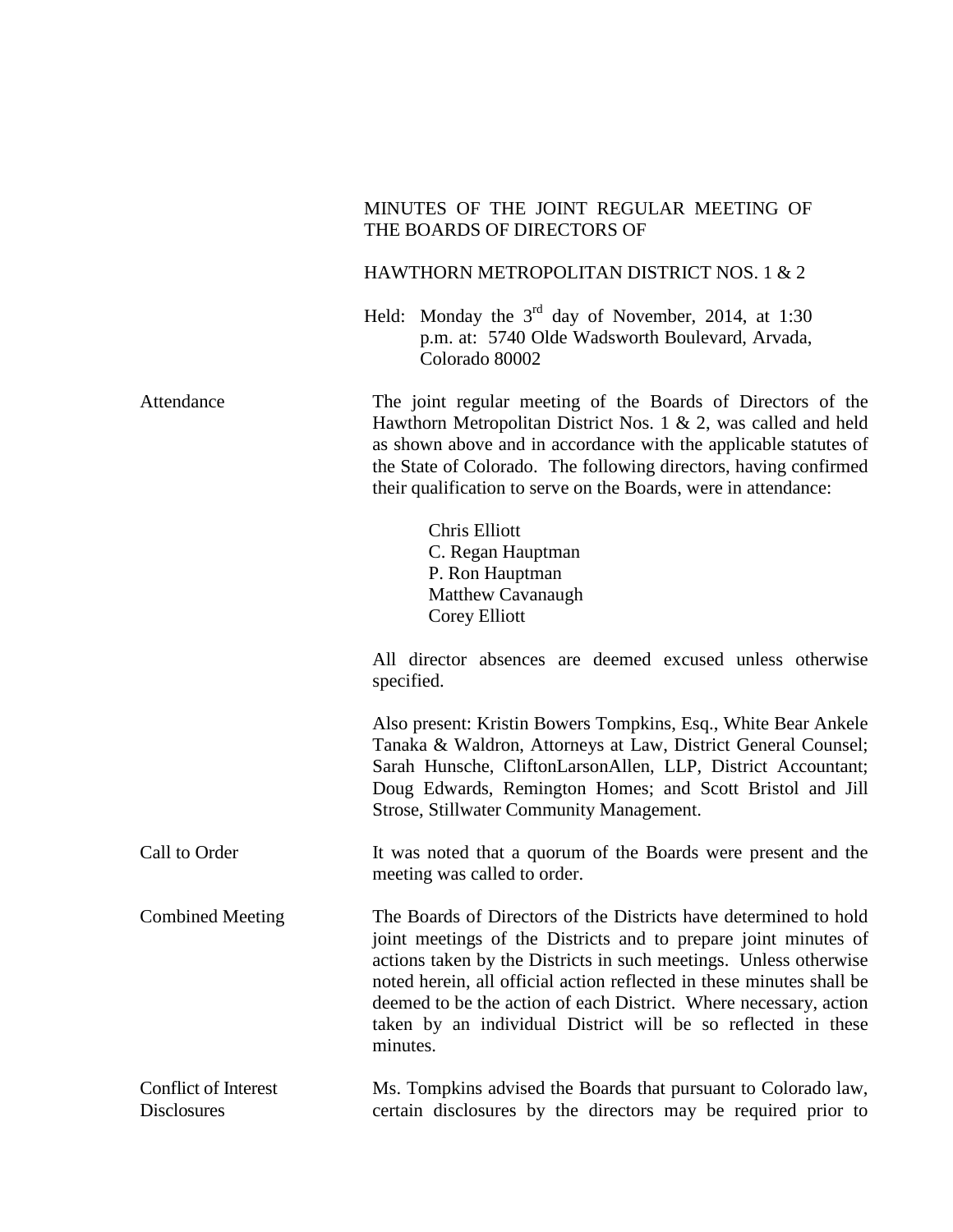|                                                                                                                                             | taking official action at the meeting. The Directors reviewed the<br>agenda for the meeting, following which each Board member<br>confirmed the contents of any written disclosure previously made<br>stating the fact and summary nature of any matters as required<br>under Colorado law to permit official action to be taken at the<br>meeting. Additionally, the Boards determined<br>that<br>the<br>participation of the members present was necessary to obtain a<br>quorum or otherwise enable the Boards to act.                                               |
|---------------------------------------------------------------------------------------------------------------------------------------------|-------------------------------------------------------------------------------------------------------------------------------------------------------------------------------------------------------------------------------------------------------------------------------------------------------------------------------------------------------------------------------------------------------------------------------------------------------------------------------------------------------------------------------------------------------------------------|
|                                                                                                                                             | Written disclosures of conflicts of interest were filed with the<br>Secretary of State at least 72 hours prior to the meeting.                                                                                                                                                                                                                                                                                                                                                                                                                                          |
| Agenda                                                                                                                                      | Ms. Tompkins presented the proposed agenda to the Boards. After<br>consideration, the Boards unanimously approved the agenda.                                                                                                                                                                                                                                                                                                                                                                                                                                           |
| <b>Public Comment</b>                                                                                                                       | None.                                                                                                                                                                                                                                                                                                                                                                                                                                                                                                                                                                   |
| Approval of Minutes from<br>the August 11, 2014 Meeting                                                                                     | The Boards reviewed the minutes from the August 11, 2014<br>meeting. Following discussion, upon a motion duly made and<br>seconded, the Boards unanimously approved the minutes.                                                                                                                                                                                                                                                                                                                                                                                        |
| <b>Legal Matters</b>                                                                                                                        |                                                                                                                                                                                                                                                                                                                                                                                                                                                                                                                                                                         |
| Consider Approval of<br><b>Independent Contractor</b><br><b>Agreement with Metro</b><br>Landscape, Inc. for Snow<br><b>Removal Services</b> | Ms. Tompkins presented the Boards with the Independent<br>Contractor Agreement with Metro Landscape, Inc. for Snow<br>Removal Services. Following discussion, upon a motion duly<br>made and seconded, the Boards unanimously approved the<br>Independent Contractor Agreement with Metro Landscape, Inc. for<br>Snow Removal Services, subject to a reduction of the scope of<br>services to just Gilbert Street and authorized Mr. Bristol to obtain<br>additional proposals if Metro Landscape, Inc. determines to not sign<br>the Independent Contractor Agreement. |
| Discuss Tracts B and E and<br><b>Approval of Maintenance</b><br>Agreement with Hawthorn<br>Development, Inc.                                | The Boards discussed Tracts B and E and Approval of<br>Maintenance Agreement with Hawthorn Development, Inc.<br>No<br>action was taken.                                                                                                                                                                                                                                                                                                                                                                                                                                 |
| Ratify Independent<br>Contractor Agreement with<br>Waste Management of<br>Colorado, Inc. for<br><b>Waste/Recycle Services</b>               | Ms. Tompkins presented the Boards with the Independent<br>Contractor Agreement with Waste Management of Colorado, Inc.<br>for Waste/Recycle Services. Following discussion, upon a motion<br>duly made and seconded, the Boards unanimously ratified the<br>Independent Contractor Agreement with Waste Management of<br>Colorado, Inc. for Waste/Recycle Services.                                                                                                                                                                                                     |
| Consider Approval of<br><b>Extension of Independent</b>                                                                                     | Mr. Bristol presented the Boards with the Extension of<br>Independent Contractor Agreement (District Management) with                                                                                                                                                                                                                                                                                                                                                                                                                                                   |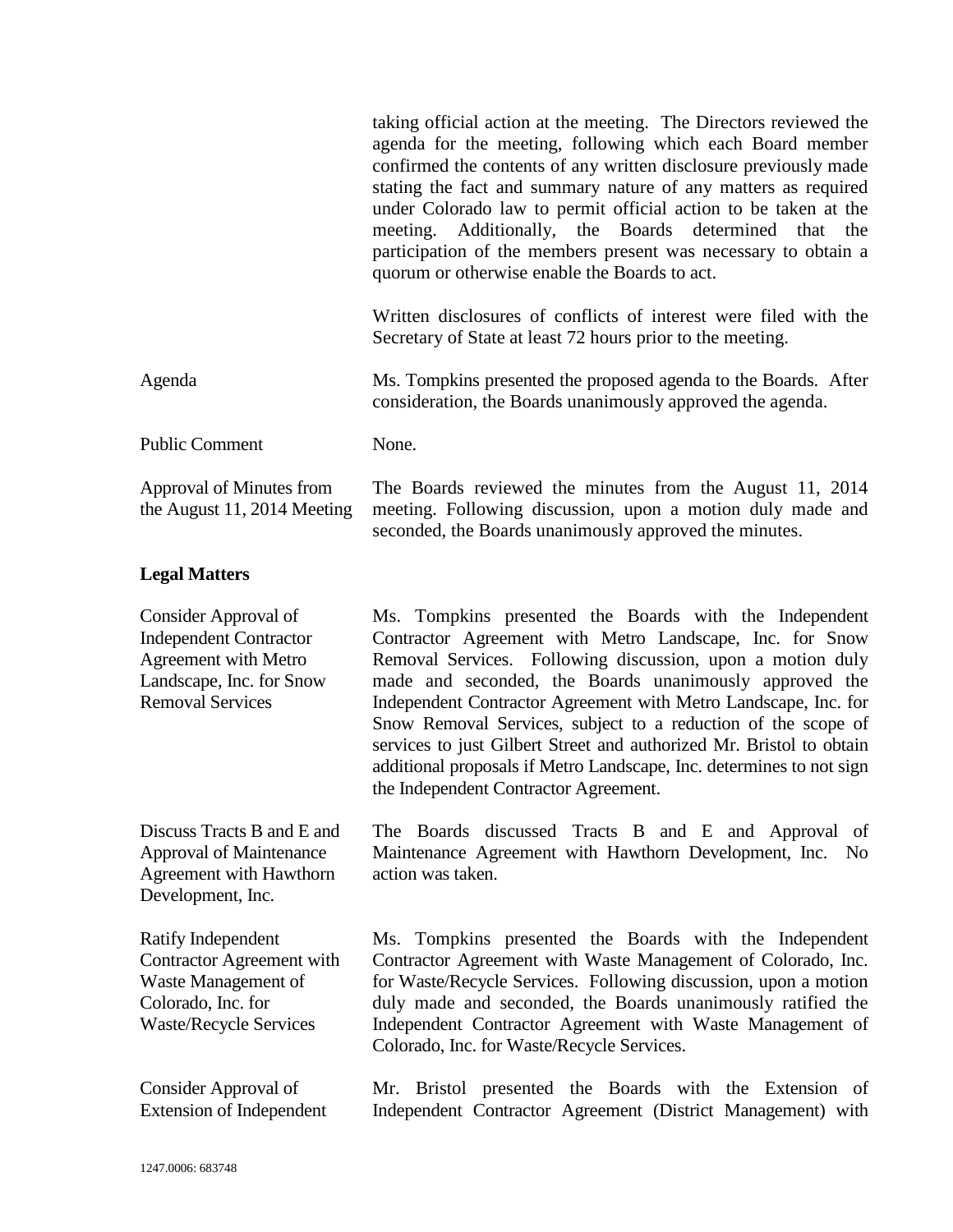| <b>Contractor Agreement</b><br>(District Management) with<br><b>Stillwater Community</b><br>Management, LLC | Stillwater Community Management, LLC. Following discussion,<br>upon a motion duly made and seconded, the Boards unanimously<br>approved the Extension of Independent Contractor Agreement<br>(District Management) with Stillwater Community Management,<br>LLC.                                                                                                                                              |
|-------------------------------------------------------------------------------------------------------------|---------------------------------------------------------------------------------------------------------------------------------------------------------------------------------------------------------------------------------------------------------------------------------------------------------------------------------------------------------------------------------------------------------------|
| Ratify Engagement of Kutak<br>Rock, LLP as District Bond<br>Counsel                                         | Ms. Tompkins presented the Engagement Letter from Kutak Rock,<br>LLP as District Bond Counsel. Following discussion, upon<br>motion duly made and seconded, the Boards unanimously ratified<br>the Engagement Letter from Kutak Rock, LLP as District Bond<br>Counsel.                                                                                                                                        |
| Discuss Status of<br>Conveyance of Underdrain<br>System to District No. 1 for<br>Maintenance                | Director Cavanaugh informed the Board of District No. 1 that the<br>underdrain system is ready for conveyance to District No. 1. He<br>believes the costs were previously verified by Ken Brown. The<br>Board of District No. 1 will consider acceptance at the next board<br>meeting.                                                                                                                        |
| Discuss Status of<br>Conveyance of Tracts to<br>District No. 1                                              | The Board of District No. 1 was informed that Director<br>Cavanaugh and Mr. Bristol are still working on this matter.                                                                                                                                                                                                                                                                                         |
| Consider Adoption of 2015<br>Joint Annual Administrative<br>Resolution                                      | Ms. Tompkins presented the Boards with the 2015 Annual<br>Administration Resolution. Following discussion, upon a motion<br>duly made and seconded, the Boards unanimously adopted the<br>2015 Annual Administration Resolution.                                                                                                                                                                              |
| Consider Approval of<br><b>Special District Disclosure</b><br>Pursuant to § 32-1-104.8<br>C.R.S.            | Ms. Tompkins presented the Boards with the Special District<br>Disclosure Pursuant to $\frac{8}{5}$ 32-1-104.8 C.R.S.<br>Following<br>discussion, upon a motion duly made and seconded, the Boards<br>unanimously approved the Special District Disclosure Pursuant to<br>§ 32-1-104.8 C.R.S. and instructed legal counsel to record as<br>required by Colorado law.                                          |
| 2015 Insurance Renewal                                                                                      | Ms. Tompkins presented the Boards with the Crime Coverage,<br><b>Bonds</b><br>Designated<br>Fidelity<br>and<br>Agent<br>Endorsements<br>Following discussion with legal counsel and<br>Memorandum.<br>accounting, the Board determined there was sufficient coverage<br>and internal controls at this time, and that no additional coverage<br>is necessary.                                                  |
| Discuss Rules and<br><b>Regulations and Design</b><br>Guidelines                                            | The Boards discussed that under the Covenants the Developer has<br>Architectural Review Committee and Covenant Enforcement<br>powers until such time as the Developer designates the District or<br>the last lot is sold. The existing Rules and Regulations that are in<br>place are causing confusion with homeowners that the Districts<br>are providing the services. Following discussion, upon a motion |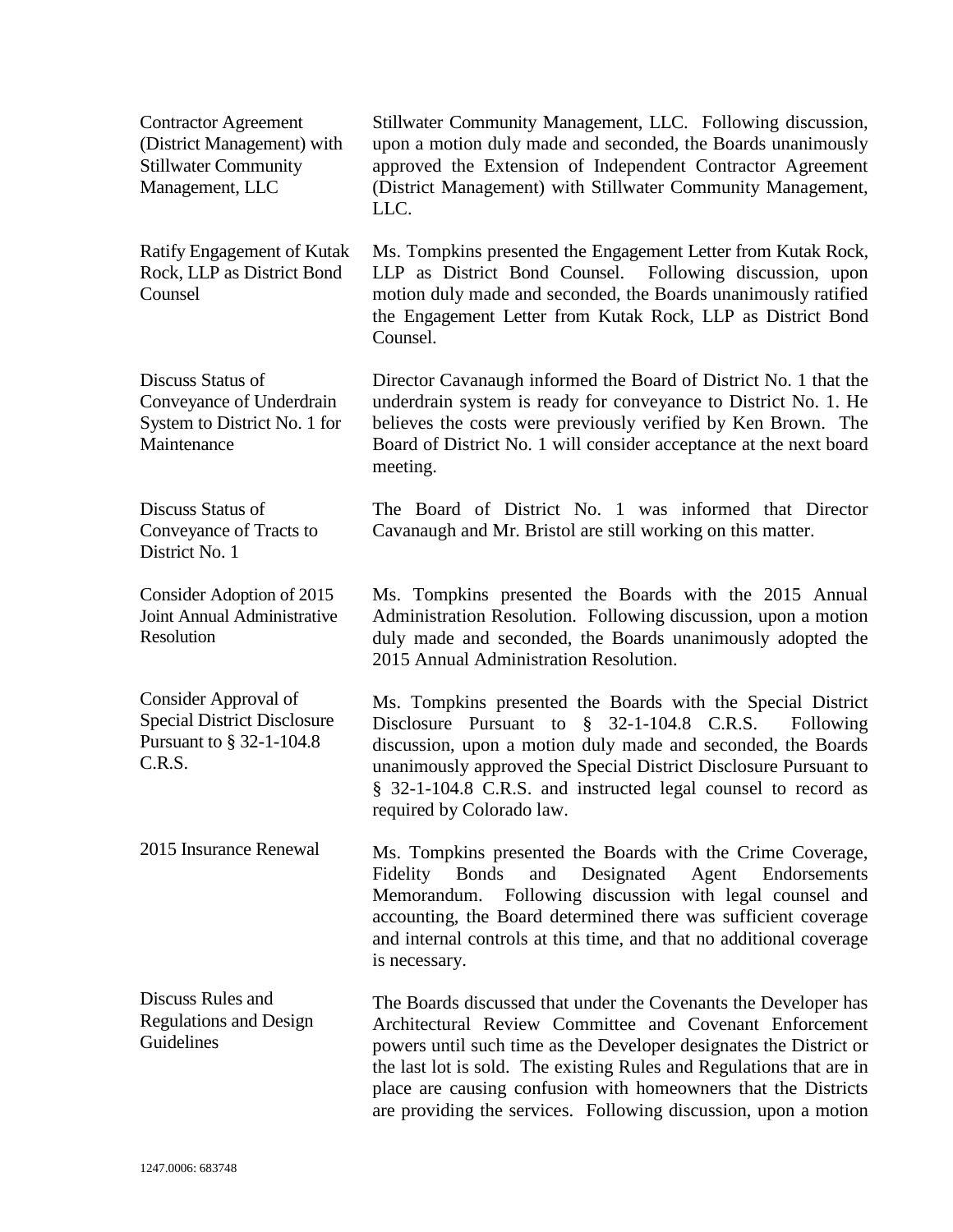|                                                                                                              | duly made and seconded, the Boards terminated the existing<br>Rules and Regulation and authorized legal counsel to work with<br>the Architectural Review Committee on establishing design<br>guidelines for the current Architectural Review Committee to use,<br>and the Districts will take over in the future. The Boards also<br>discussed amending the Covenants due to some confusion in the<br>Covenants and rules that the Districts cannot enforce. |
|--------------------------------------------------------------------------------------------------------------|--------------------------------------------------------------------------------------------------------------------------------------------------------------------------------------------------------------------------------------------------------------------------------------------------------------------------------------------------------------------------------------------------------------------------------------------------------------|
| <b>Financial Matters</b>                                                                                     |                                                                                                                                                                                                                                                                                                                                                                                                                                                              |
| Schedule of Cash Position<br>Dated September 30, 2014,<br>Updated as of October 28,<br>2014 (District No. 1) | Ms. Hunsche presented the Board of District No. 1 with the<br>Schedule of Cash Position Dated September 30, 2014, updated as<br>of October 28, 2014. Following discussion, upon a motion duly<br>made and seconded, the Board of District No. 1 unanimously<br>accepted the Schedule of Cash Position.                                                                                                                                                       |
| <b>Consider Approval of Claims</b><br>(District No. 1)                                                       | Ms. Hunsche presented the Board of District No. 1 with the<br>Claims Payable. Following discussion, upon a motion duly made<br>and seconded, the Board of District No. 1 unanimously approved<br>check numbers 1017 through 1020 in the amount of \$19,512.84,<br>subject to funding.                                                                                                                                                                        |
| Public Hearings on 2014<br><b>Budget Amendments</b>                                                          | Director Cavanaugh opened the public hearings for the 2014<br>budget amendments. Ms. Tompkins noted that notice for the<br>public hearings were made in accordance with the applicable<br>Colorado statutes. No written objections were received prior to<br>the public hearings. After no public comment was made, the<br>public hearings were closed. It was noted that no budget<br>amendment was needed for District No. 1.                              |
|                                                                                                              | Ms. Hunsche presented the Board of District No. 2 with the 2014<br>budget amendment for consideration. Following discussion, upon<br>a motion duly made and seconded, the Board of District No. 2<br>unanimously approved to amend the 2014 General Fund to<br>\$9,930, the Capital Project Fund to \$10,200,000, and the Debt<br>Service Fund to \$100,000.                                                                                                 |
| Public Hearings on 2015<br><b>Budgets</b>                                                                    | Director Cavanaugh opened the public hearings for the 2015<br>budgets for the Districts. Ms. Tompkins noted that notice for the<br>public hearings were made in accordance with the applicable<br>Colorado statutes. No written objections were received prior to<br>the public hearings. After no public comment was made, the<br>public hearings were closed.                                                                                              |
|                                                                                                              | Ms. Hunsche presented the Boards with the 2015 budgets for<br>consideration. Following discussion, upon a motion duly made<br>and seconded, the Boards unanimously approved the 2015                                                                                                                                                                                                                                                                         |